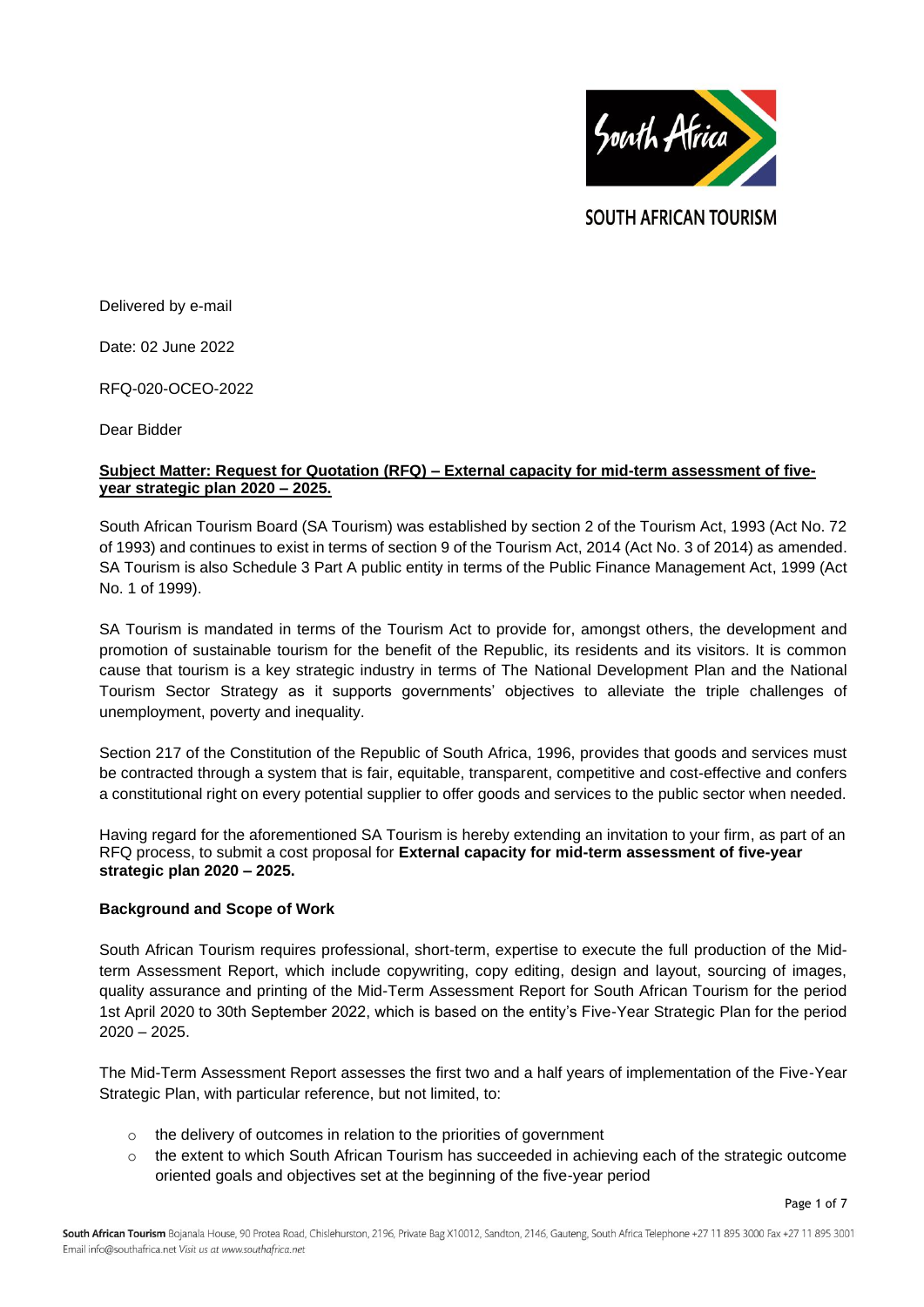- o an analysis of SA Tourism's Five-Year Strategic Plan in relation to the organisation's performance
- $\circ$  all studies and evaluations conducted during the period, including but not limited to:
	- o programme / project evaluations
	- o corporate brand index
	- o brand strength index
	- o business events brand score
- o all reports prepared by South African Tourism focusing on performance of destination South Africa and performance of the organisation including, but not limited, to:
	- $\circ$  reports assessing performance of the tourism sector locally, regionally and globally;
	- o social listening insights reports generated by SA Tourism
	- o Annual Reports of SA Tourism
- o an analysis of global changes that have implications for the organisation's work for the remainder of the five-year term
- $\circ$  recommendations on changes / amendments to the Five-Year Strategic Plan for the remaining term
- o recommendations about performance, budgeting and planning improvement for the Strategic Plan's remaining
- o financial years.

Mid-Term Assessment Reports must be finalised by the end of November in the third year of implementation of the Strategic Plan within a particular planning period and must reflect performance during the first two and a half years of the planning cycle. Reported information must be valid at the time of reporting. Having noted this, the Mid-Term Assessment Report must be approved by the Board of South African Tourism no later than 31st October 2022 in order to table with report with the relevant oversight authorities by 30th November 2022.

The Mid-term Assessment Report must be approved by the Executive Authority and submitted to Parliament. The approved Mid-term Assessment Report must be submitted to the DPME within two weeks after approval. The report must be published on the SA Tourism website.

Oversight institutions must use Mid-term Assessment Reports during the assessment of draft APPs for the next financial period. The entities must establish processes to use the Mid-term Assessment Report to inform the development of the APP in the next financial year and the Strategic Plan in the following planning cycle.

The following is required in relation to the publication of the Mid-term Assessment Report:

- $\circ$  30 printed copies of approved Mid-Term Assessment Report that meet the following technical specifications:
	- o Size: 297 x 210mm Portrait.
	- o 180pg Text: Printed in 4 process colours throughout of 130gsm
	- o 4Pg Cover: Printed in 4 process colours on both sides of 250gsm
	- o Hi-Q Matt Art +matt laminate & spot
	- o Gloss UV varnish to one side only
	- o Trimmed, collated and perfect bound with cover drawn on.

The **key deliverable** for the business requirement is the full production of the Mid-term Assessment Report.

In giving effect to this key deliverable, the **minimum outputs** are:

- 1. Project plan outlining key milestones, timelines, dependencies and resource allocation that will be approved by Head: SPEPM
- 2. Establishment of a task team to work with South African Tourism in ensuring the success of this project that will be chaired by the Head: SPEPM
- 3. Providing secretariat support to the task team referred to in point 2 above as the task team would meet on a regular basis to provide status reports on the project
- 4. Review of all information, data, reports, studies, etc that inform the key deliverable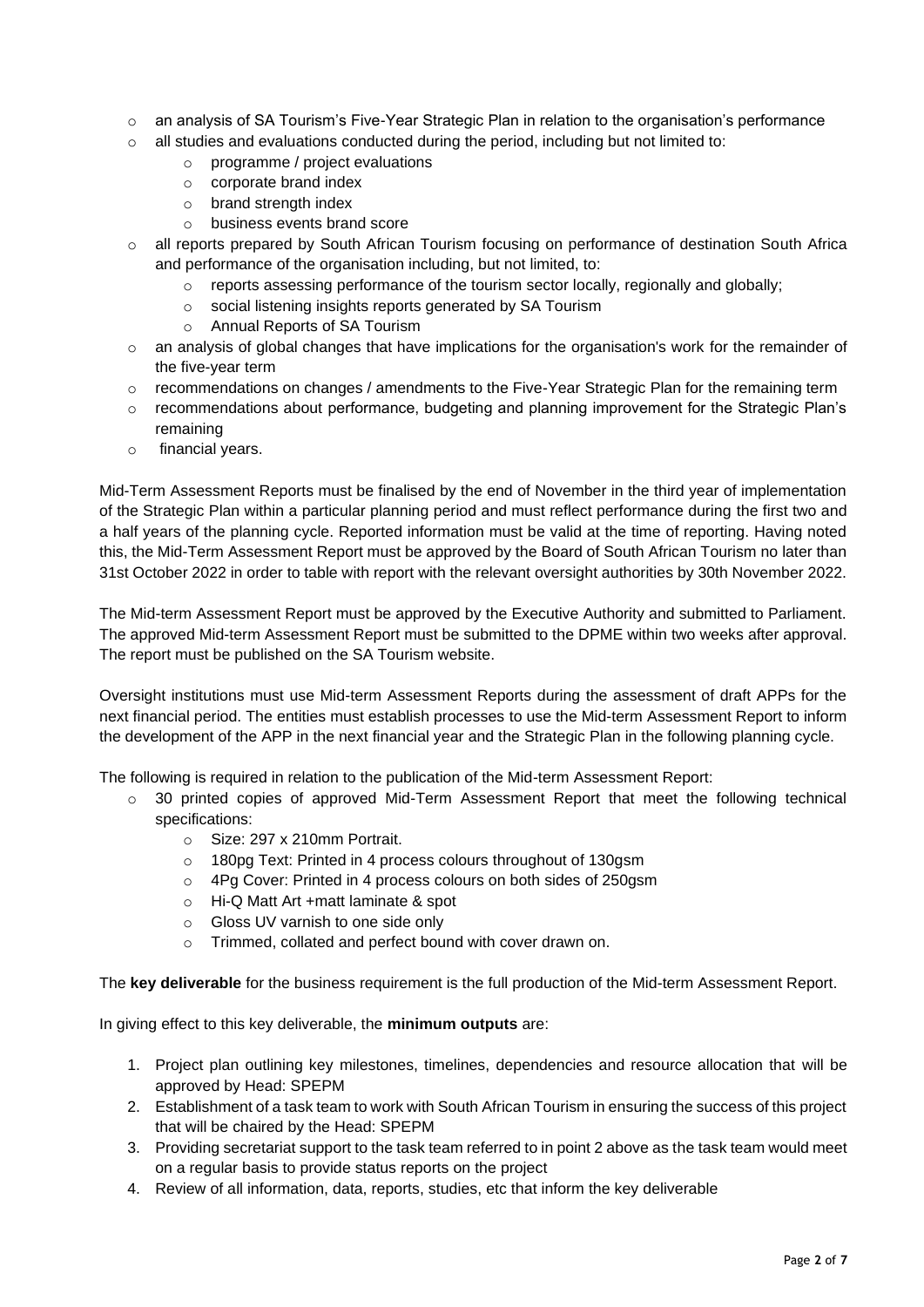- 5. Interviews and/or meetings with relevant business units, ExCo and Board in the preparation of the key deliverable and its approval
- 6. Drafting the Mid-term Assessment Report including revisions until the final version is approved
- 7. Designing and printing and the Mid-term Assessment Report with the CEO's approval of the final design and layout
- 8. Producing a digital version in line with requirement for publication on SA Tourism's digital platforms.

# **Important considerations in giving effect to the business requirements are:**

The service provider is expected to align the structure and content of the Mid-term Assessment Report to the guidelines that will be published by government as and when it becomes available. The proposal by the service provider must make clear provision for this amendment, should it be required, the extent of which cannot be determined at this stage.

Various engagements with ExCo and the Board may be required for them to consider and approve the Midterm Assessment Report, the time for which cannot be estimated at this stage. The service provider needs to consider this in their proposal.

The service provider may need to be available on short notice and after normal office hours.

## **Required Expertise**

The selected service provider must demonstrate competence and qualifications for the scope of work in terms of detailed knowledge and experience in public sector monitoring, evaluation and reporting as well as project management. Interested companies must be able to demonstrate measurable success in:

- o Public sector policy development and implementation.
- o Public sector monitoring, reporting and evaluation.
- o Public sector project management.

## **1. Format of proposal**

- 1.1 Bidders must complete and return all the necessary standard bidding documents (SBD's) attached to this request with technical and financial proposals.
- 1.2 Bidders are advised that their proposals should be concise, written in plain English and simply presented in the same order as indicted below:
	- (a) Cover letter introducing your firm and credentials, capacity, capability and experience for this assignment;
	- (b) National Treasury Centralized Supplier Database (CSD) registration summary report with a valid tax status;
	- (c) Valid certified copy of B-BBEE certificate;
	- (d) Bidders must have specific experience and submit at least three recent references (in a form of written proof(s) on their client's letterhead including relevant contact person(s), office telephone & fax number, website and email address) where similar work were undertaken.
	- (e) Overview of the methodology your firm will apply for this assignment;
	- (f) Project/assignment approach and plan which outlines the activities to be undertaken during the process;
	- (g) Outline of the qualifications and related experience of the proposed resources that will be assigned to the matter;
	- (h) Financial proposal to deliver the assignment including any other cost SA Tourism should be aware off for the successful completion of the assignment;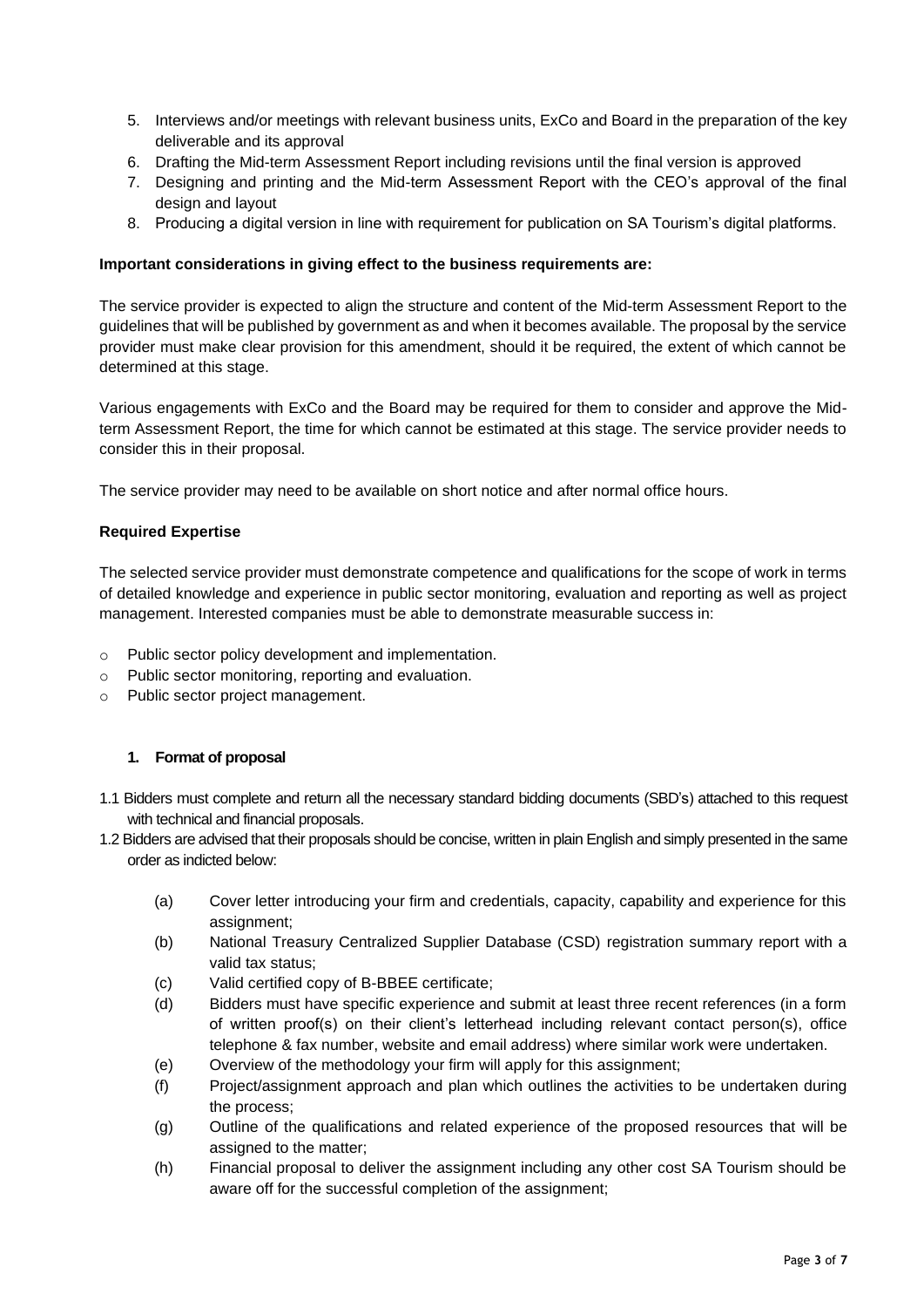- (i) Declaration of Interest SBD 4;
- (j) Preference Point Claim Form SBD 6.1;
- (k) Declaration of Bidder's Past Supply Chain Management Practices SBD 8; and
- (l) Independent Bid Determination SBD 9.

# **2 Cost structure and project plan:**

- 2.1 Bidders must submit the total bid price for the assignment based on the skills, resources and time allocated in providing the services.
- 2.2 Bidders should also propose innovation in their technical proposals to keep the cost to a minimum where SA Tourism will still benefit from the best possible qualitative outcome. SA Tourism reserves the right to request additional information or clarity on cost proposals prior to the evaluation thereof.

# **3 Evaluation Method**

3.1 The evaluation process of bids will comprise of the following phases:

| <b>Phase 1</b>                                                               | <b>Phase 2</b>                                       | <b>Phase 3</b>                                                                                                                                                                                                                                                                                                                                                                                               |
|------------------------------------------------------------------------------|------------------------------------------------------|--------------------------------------------------------------------------------------------------------------------------------------------------------------------------------------------------------------------------------------------------------------------------------------------------------------------------------------------------------------------------------------------------------------|
| Administration and Functionality<br>bidl<br><b>Mandatory</b><br>requirements |                                                      | <b>Price and B-BBEE</b>                                                                                                                                                                                                                                                                                                                                                                                      |
| Compliance with<br>ladministration and<br> mandatory bid<br>requirements.    | Bids will be evaluated in terms of<br>functionality. | bidders<br>that have<br>successfully<br>The<br>(a)<br>progressed through to Phase 2 will be<br>evaluated in accordance with the 80/20<br>preference point system contemplated in<br>the Preferential Procurement<br>Policy<br>Framework Act, 2000<br>80 points will be awarded for price while 20<br>(b)<br>points will be allocated for preference<br>points for BBBEE as prescribed in the<br>regulations. |

## **3.2 Points awarded for functionality:**

|                                                                                                                                     | Rating |   |    | <b>Weight</b> |   |  |
|-------------------------------------------------------------------------------------------------------------------------------------|--------|---|----|---------------|---|--|
| <b>EVALUATION CRITERIA</b>                                                                                                          |        | 2 | 3  |               | 5 |  |
| The Bids will be evaluated on a scale of $1 - 5$ in accordance with the criteria below.                                             |        |   |    |               |   |  |
| The rating will be as follows: $1 = \text{Very poor}, 2 = \text{Poor}, 3 = \text{Good}, 4 = \text{Very good}, 5 = \text{Excellent}$ |        |   |    |               |   |  |
| <b>Experience and Knowledge:</b>                                                                                                    |        |   |    |               |   |  |
| Bidder's relevant experience and knowledge in public sector policy development; public                                              |        |   |    |               |   |  |
| sector programme monitoring, evaluation and reporting as well as public sector project                                              |        |   |    |               |   |  |
| management.                                                                                                                         |        |   |    |               |   |  |
| Score of $1 = 5$ to 8 years' experience in all fields mentioned above                                                               |        |   | 25 |               |   |  |
| Score of $2 = 8$ to 12 years' experience in all fields mentioned above                                                              |        |   |    |               |   |  |
| Score of $3 = 12$ to 15 years' experience in all fields mentioned above                                                             |        |   |    |               |   |  |
| Score of 4 = 15 to 20 years' experience in all fields mentioned above                                                               |        |   |    |               |   |  |
| Score of 5 = More than 20 years' experience in all fields mentioned above                                                           |        |   |    |               |   |  |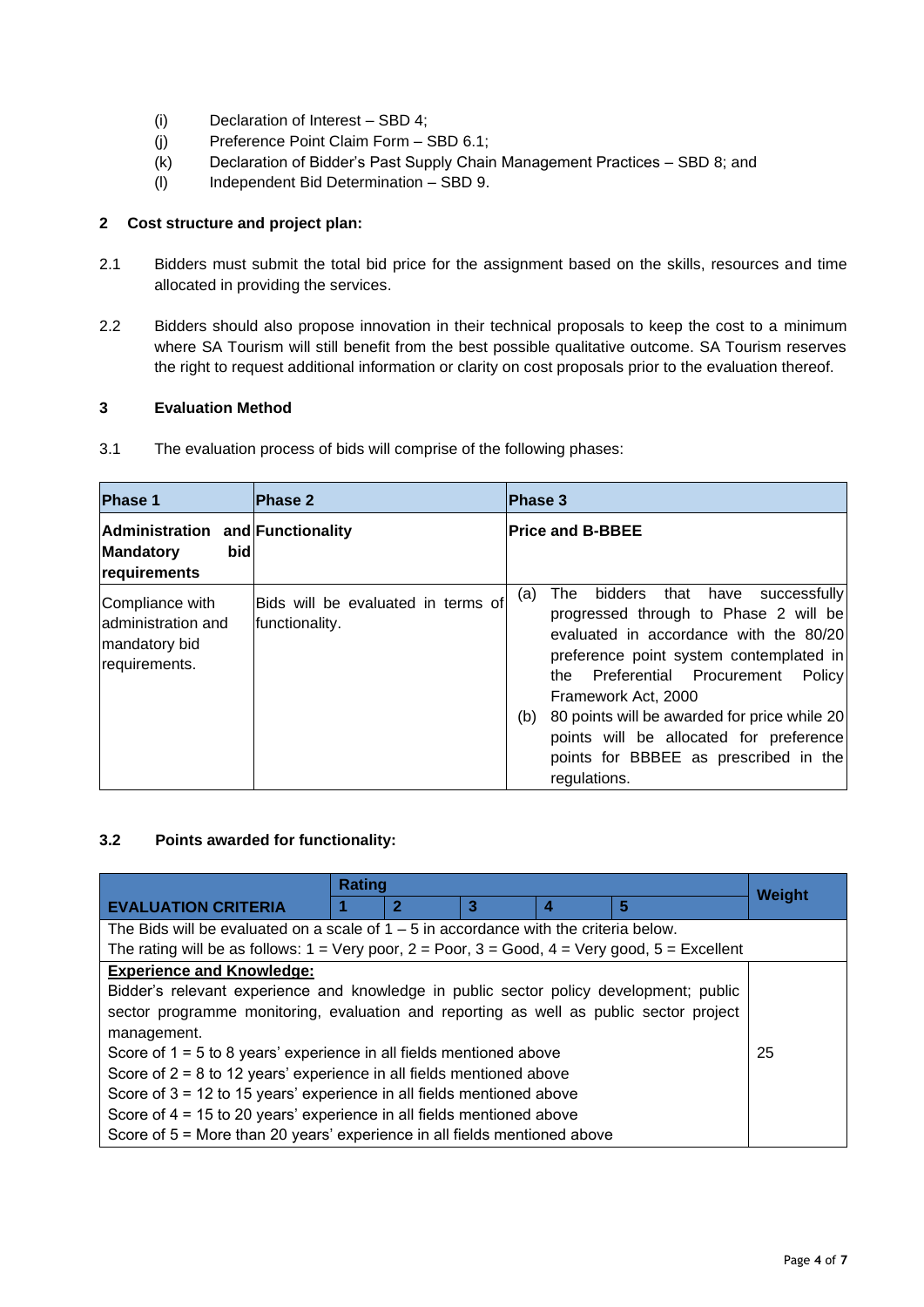| Approach and ability to meet deliverables:                                                         |    |  |  |
|----------------------------------------------------------------------------------------------------|----|--|--|
| Bidders must provide a detailed description of how they intend executing the services from         |    |  |  |
| inception to completion. This must include:                                                        |    |  |  |
| Methodology to undertake the scope of work<br>1.                                                   |    |  |  |
| Alignment of proposed methodology to the prevailing regulatory frameworks and<br>2.                | 50 |  |  |
| guidelines and an articulation of the application of these to the methodology to be                |    |  |  |
| deployed                                                                                           |    |  |  |
| 3. Detailed project plan indicating milestones and related timelines                               |    |  |  |
| Track record:                                                                                      |    |  |  |
| The bidders are required to provide contactable client references where their services can be      |    |  |  |
| verified. References should be presented in the form of a written letter on an official letterhead |    |  |  |
| from clients where similar services have been provided and should not be older than four (4)       |    |  |  |
| years. No appointment letters from clients will be accepted as reference letters.                  |    |  |  |
| Score of 1: One contactable reference within last 4 years                                          |    |  |  |
| Score of 2: Two contactable references within last 4 years                                         |    |  |  |
| Score of 3: Three to four contactable references within last 4 years                               |    |  |  |
| Score of 4: Five contactable references within last 4 years                                        |    |  |  |
| Score of 5: More than five contactable references within last 4 years                              |    |  |  |
| TOTAL POINTS FOR FUNCTIONALITY                                                                     |    |  |  |
| A threshold of 70% is applicable.                                                                  |    |  |  |

**"functionality"** means the measurement according to predetermined norms, as set out in the bid documents, of a service or commodity that is designed to be practical and useful, working or operating, considering, among other factors, the quality, reliability, viability and durability of a service and the technical capacity and ability of a bidder.

- I. Bids will be evaluated strictly according to the bid evaluation criteria stipulated in this section.
- II. Bidders must, as part of their bid documents, submit supportive documentation for all functional requirements. The official responsible for scoring the respective bids will evaluate and score all bids based on bid submissions and the information provided.
- III. The score for functionality will be calculated in terms of the 1 5 rating scale as shown in the functionality criteria matrix under paragraph 4.2.
- IV. The value scored for each criterion will be multiplied with the specified weighting for the relevant criterion to obtain the marks scored for each criterion. These scores will be added and expressed as a fraction of the best possible score for all criteria.
- V. The points for functionality and the points for B-BBEE level of contribution will be added together and the proposal from the bidder which meets the highest score will be deemed the preferred proposal.

## 4. **Awarding of Points for Price and Broad-Based Black Economic Empowerment**

The bidders that have successfully progressed through to Phase 3 (bidders who meet the minimum threshold for the functionality of **(70%)** will be evaluated in accordance with the 80/20 preference point system contemplated in the Preferential Procurement Policy Framework Act, 2000 and the Preferential Procurement Regulations of 2017.

80 points will be awarded for price while 20 points will be allocated for preference points for BBBEE as prescribed in the regulations.

Points for B-BBEE level of contribution will be awarded in accordance with the below table: -

| B-BBEE Status Level |  |  | <b>Number of Points</b> |
|---------------------|--|--|-------------------------|
| <b>Contributor</b>  |  |  |                         |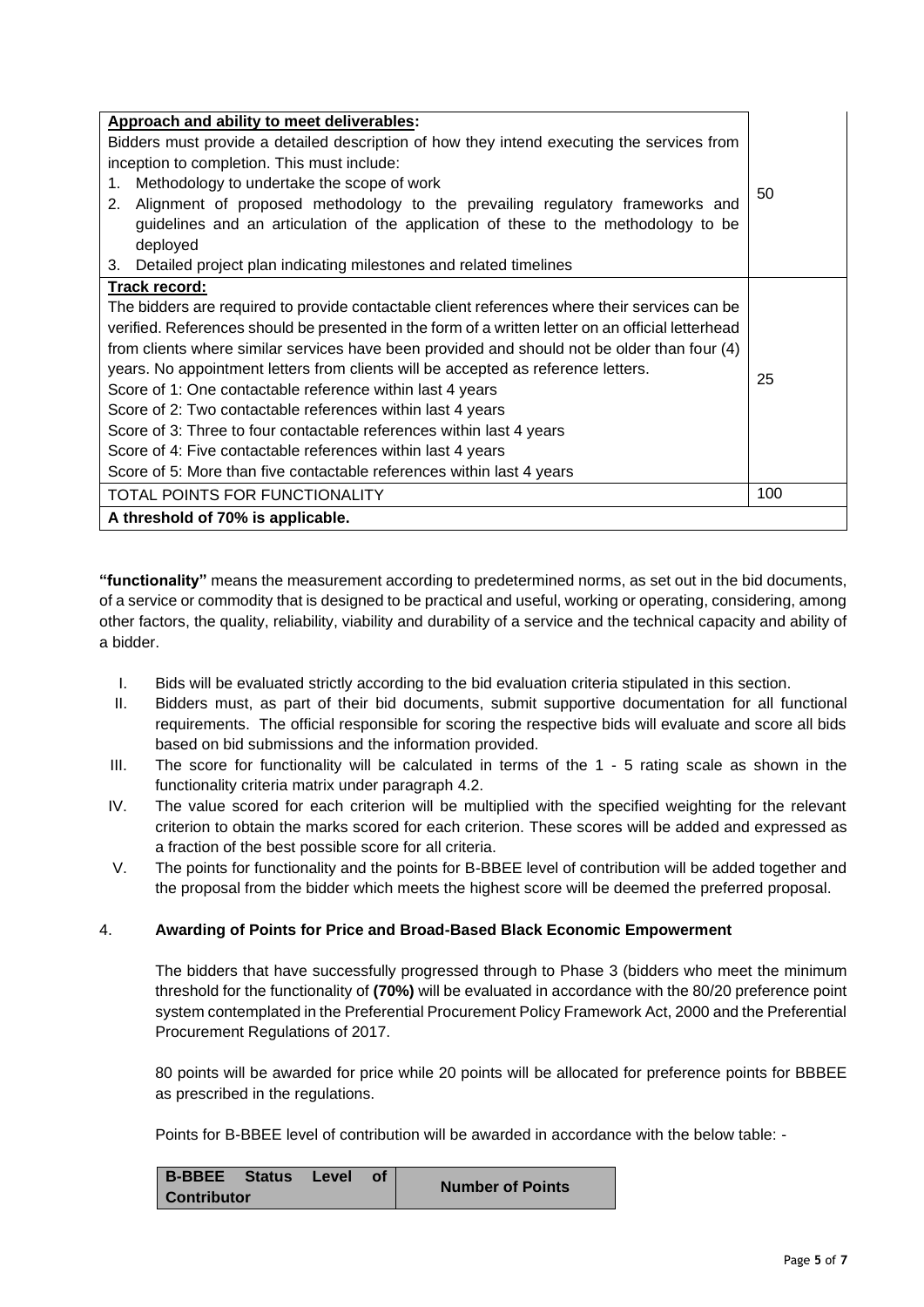|                           | 20 |
|---------------------------|----|
| 2                         | 18 |
| 3                         | 14 |
|                           | 12 |
| 5                         | Я  |
| 6                         |    |
|                           |    |
| 8                         | っ  |
| Non-compliant contributor |    |

## 5. **Adjudication and Final Award of Bid**

The successful bidder will usually be the service provider scoring the highest number of points for comparative price and BBEE level of contribution or it may be a lower scoring bid on justifiable grounds or no award at all.

## **6. National Treasury Centralized Supplier Registration and B-BBEE Certificates**

- 6.1 All bid submissions must include a copy of successful registration on National Treasury's Centralized Supplier Database (CSD) with a valid tax clearance status and an original or certified copy of a B-BBEE verification certificate (if you have been assessed).
- 6.2 Proposals which do not include these documents will not be considered.

# **7. Deadline for submission**

All proposals must be e-mailed, in PDF format, to [quotes@southafrica.net](mailto:quotes@southafrica.net) no later than **12H00 on Friday, 10 June 2022** and should remain valid for at least 45 days after the closing date.

## 8. **Confidentiality**

 The request for a technical and cost proposal and all related information shall be held in strict confidence by bidders and usage of such information shall be limited to the preparation of the bid. All bidders are bound by a confidentially agreement preventing the unauthorized disclosure of any information regarding SA Tourism or of its activities to any other organization or individual. The bidders may not disclose any information, documentation or products to other clients without written approval of SA Tourism.

## 9. **Terms of engagement**

 Prior to commencing with the assignment, the successful bidder will be required to meet with the SA Tourism's Head of Risk to finalize the statement of work (SOW) and criteria for approval.

#### 10. **Payments**

10.1 No advance payments will be made in respect of this assignment. Payments shall be made in terms of the deliverables as agreed upon and shall be made strictly in accordance with the prescripts of the PFMA (Public Finance Management Act, 1999. Act 1 of 1999).